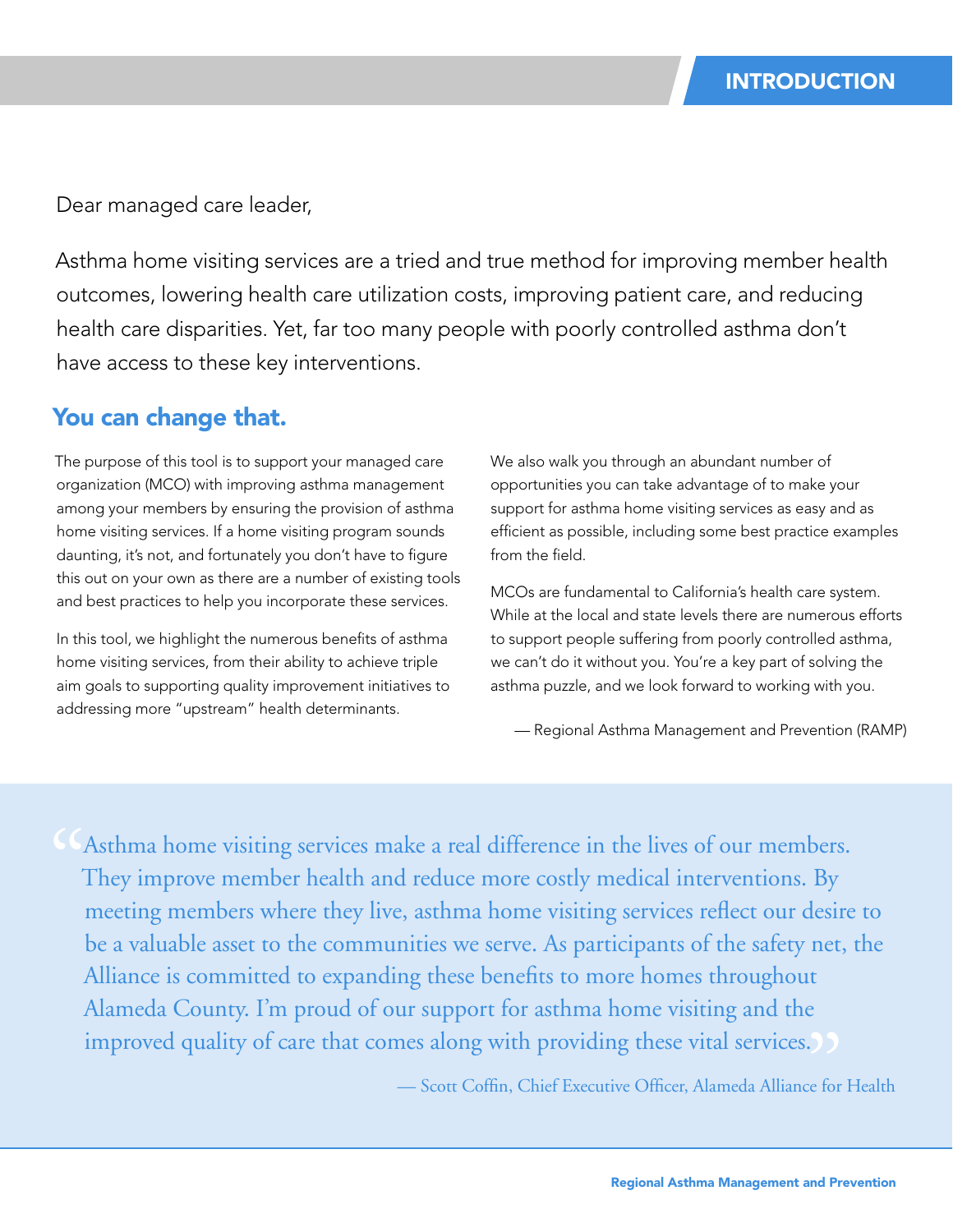# INTRODUCTION

# A home visit in action

Asthma home visiting services vary in the number of visits and specific activities; here's a snapshot of what a program can look like.



Julia is an asthma home visitor working for a communitybased organization in a neighborhood with a high burden of asthma. With support from a Medi-Cal managed care organization, Julia visits Marco and his parents in their home. Marco is seven, and recently went to the emergency department for asthma — his second trip in the past year.

Julia hopes to connect with the family to support them as they learn how to better manage Marco's asthma. Over the course of 3–5 visits over 6–12 months, she'll provide education and work with the family to address any environmental triggers in the home. It helps that Julia is fluent in Spanish, the family's primary language. Julia will also serve as a helpful liaison to Marco's primary care team, helping him get access to any other care he needs.

*(continued)*

### What should asthma home visiting services look like in California?

Asthma home visiting services include asthma education, home environmental asthma trigger assessments and home environmental trigger remediation provided by qualified professionals.

Asthma education means providing information about basic asthma facts, the use of medications, self-management techniques and self-monitoring

skills, and actions to mitigate or control environmental exposures that exacerbate asthma symptoms.

Environmental asthma trigger assessment means the identification of environmental asthma triggers commonly found in and around the home, including allergens and irritants. This assessment guides the selfmanagement education about

actions to mitigate or control environmental exposures as well as remediation activities.

Home environmental trigger remediation means conducting specific actions to mitigate or control environmental exposures. Most home visiting programs provide minor to moderate environmental asthma trigger remediation. Examples include providing and putting on

dust-proof mattress and pillow covers, providing products such as high-efficiency particulate air vacuums, asthma-friendly cleaning products, dehumidifiers and small air filters, and utilizing integrated pest management including performing minor repairs to the home's structure, such as patching cracks and small holes through which pests can enter.